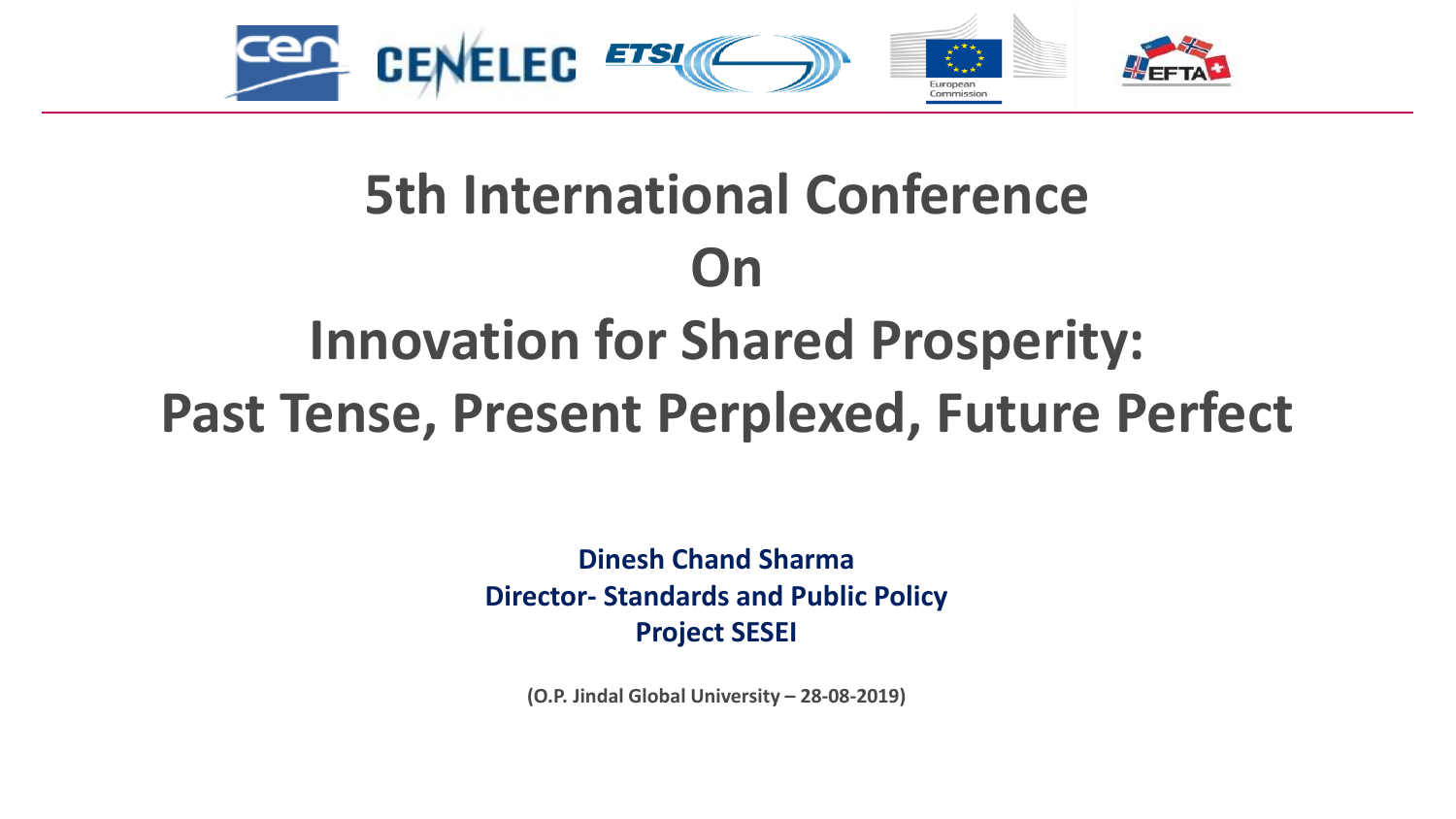# **Outline**

- Who am I?
- A brief introduction to standards
- Education about Standardization (EaS)
- How Standards helps in Economic Development
- Conclusion

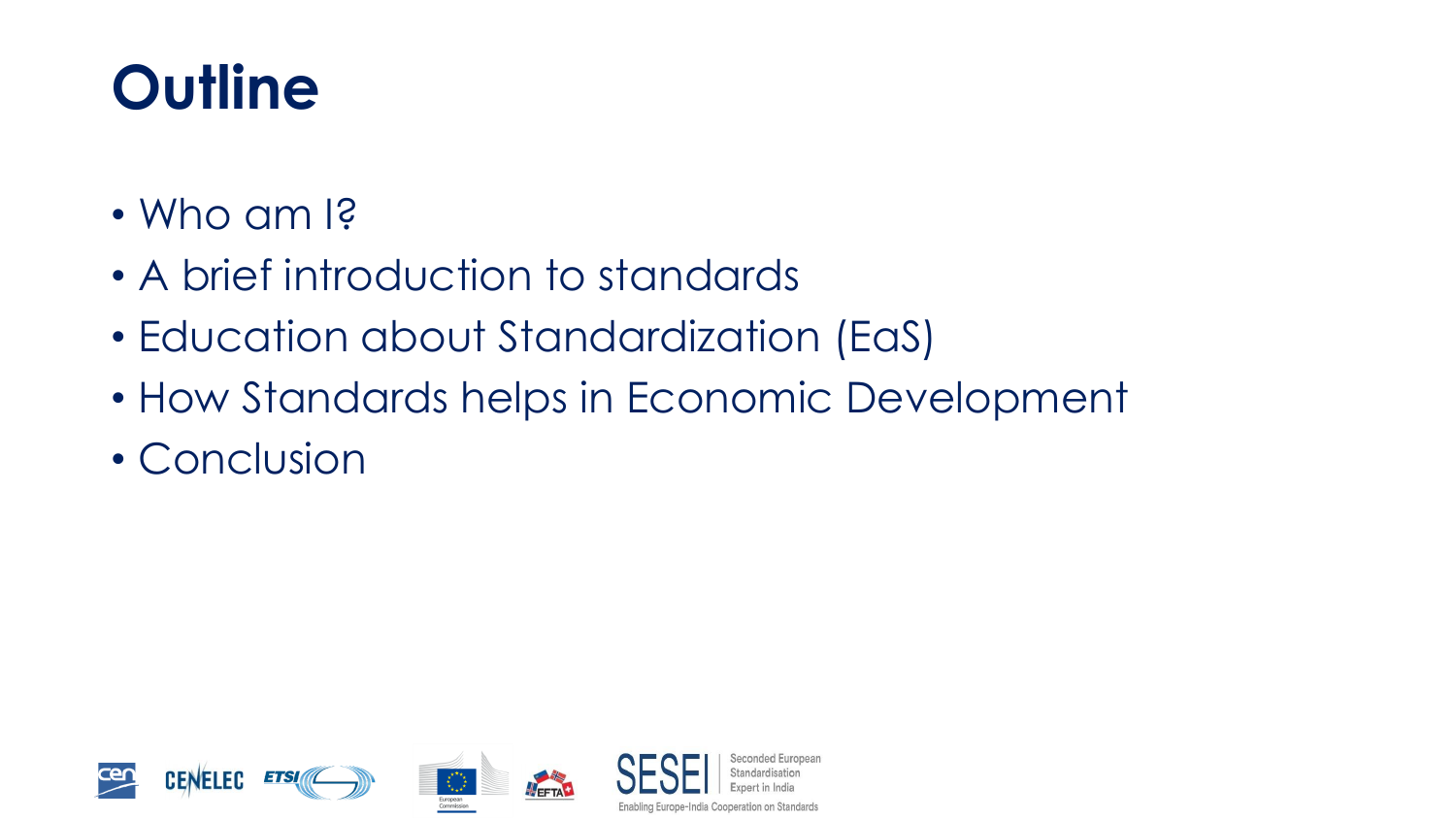# **Project is a permanent presence in India**

*SESEI* (**S**econded **E**uropean **S**tandardization **E**xpert in **I**ndia) *is a face for the European standardization community in India*





**Why SESEI:** India is a major trade partners for Europe, Increasing role of standards to gain market access and Evolving & complex national regulatory and standardization landscapes

**Sector: 1. ICT**: M2M/IoT, Security, 5G, NFV/SDN, e-Accesibility, eHealth, eCALL… **2. Electrical equipment including Consumer Electronics**: Smart Grid, Smart Meter, LVDC, Micro- Grid, Lift Escalator… 3**. Automotive**: Connected Cars, ITS, e-Mobility… 4**. Smart Cities**: Mobility, Waste, Energy, ICT..

#### [www.sesei.eu](http://www.sesei.eu/) , [www.sesei.in](http://www.sesei.in/) , [www.eustandards.in](http://www.eustandards.in/)





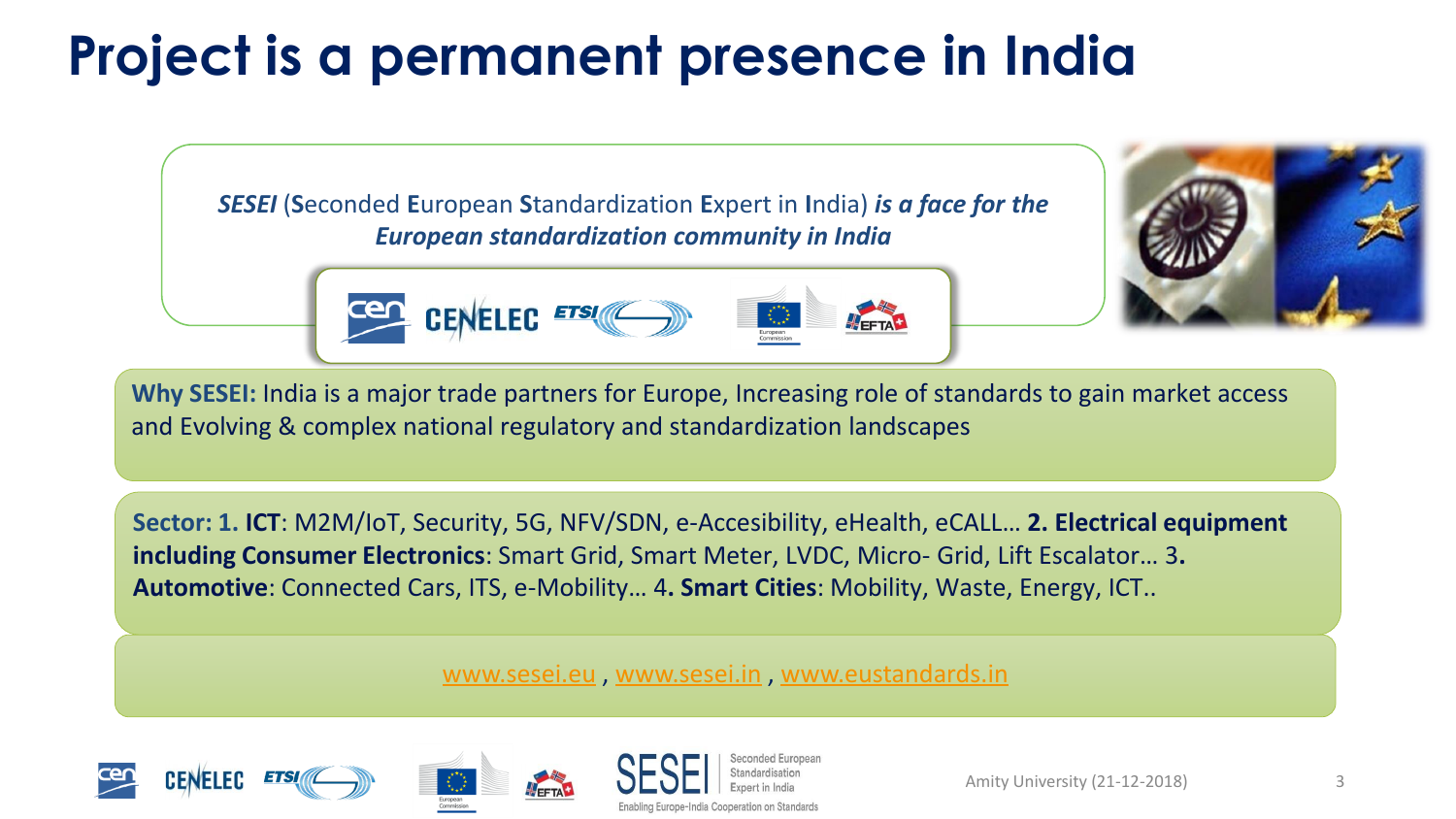# **Standard?**

- Standards are simply a way of sharing good practice. It is a document that defines technical or quality requirements with which current or future products, production processes, services or methods may comply
- **Example 13 Standards present the consensus view on products/services, managing** processes or even improving behaviours.
- They can be agreed specifications, recommendations, guidelines or principles.
- **They demonstrate that products/services meet agreed criteria, processes** and principles.
- Standards are written & maintained by business/industry, consumers, govt., innovators, etc.
- **Organizations of all sizes and across all sectors choose standards to help** them achieve their goals.

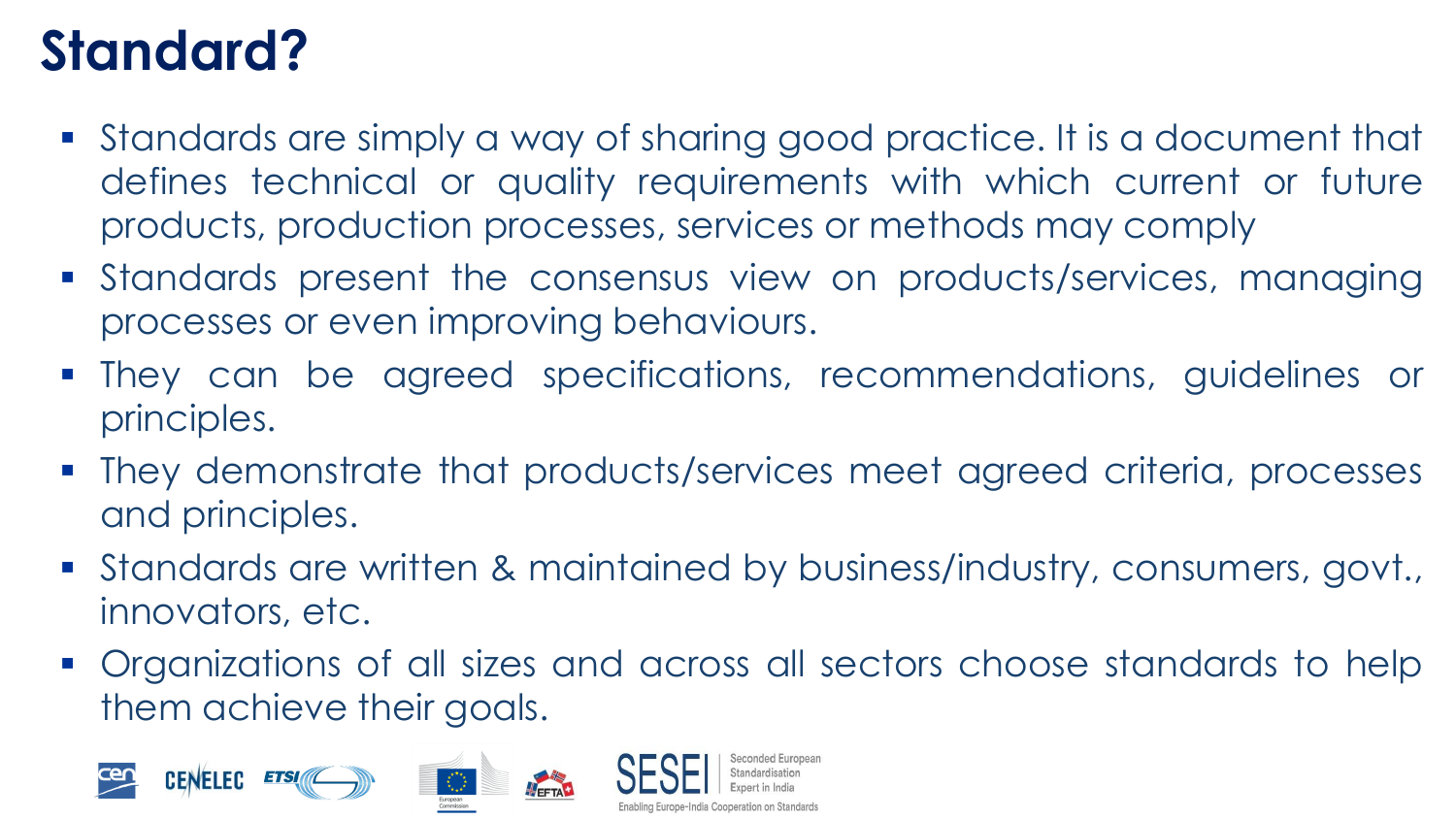# **Standards vs Législation**

### **Standards :**

- 1. Voluntary & Consensual
- 2. Developed by independent organisations
- 3. Revised every 5 years
- 4. Provide specifications and test methods (interoperability, safety, quality, etc.)



### **Legislation :**

- 1. Mandatory & Imposed by Law
- 2. Established by public authorities
- 3. Revised when legislators decide
- 4. Gives requirements to protect public interests

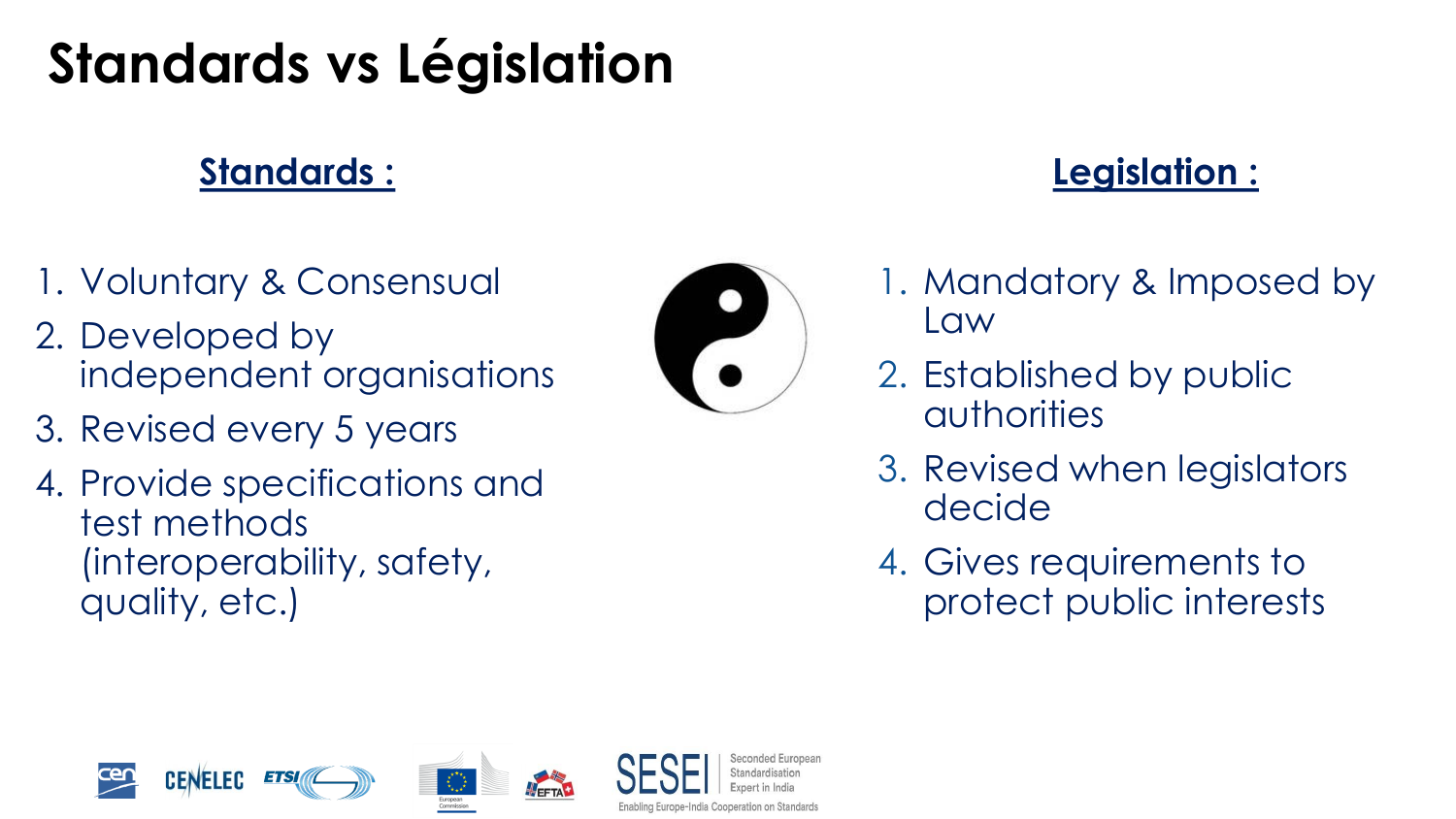## **How Standards are Made?**



Anyone can suggest an idea for a new Standard



All ideas for new standards are assessed & stakeholders are consulted on the potential scope



The Proposal is assessed and *if* approved a stakeholder group is formed





The Stakeholder group forms a committee to draft the standards



Standards are reviewed every five years some as early as two years from publication. The committee or drafting panel considers any comments they have received about standard and decides whether it needs to be withdrawn , confirmed or reconfirmed amended or revised. A decision to amend or revise the standard will lead to a new proposal for work



Once the document passes final approval it is published

> econded European tandardisation



The draft is then issued for public consultation

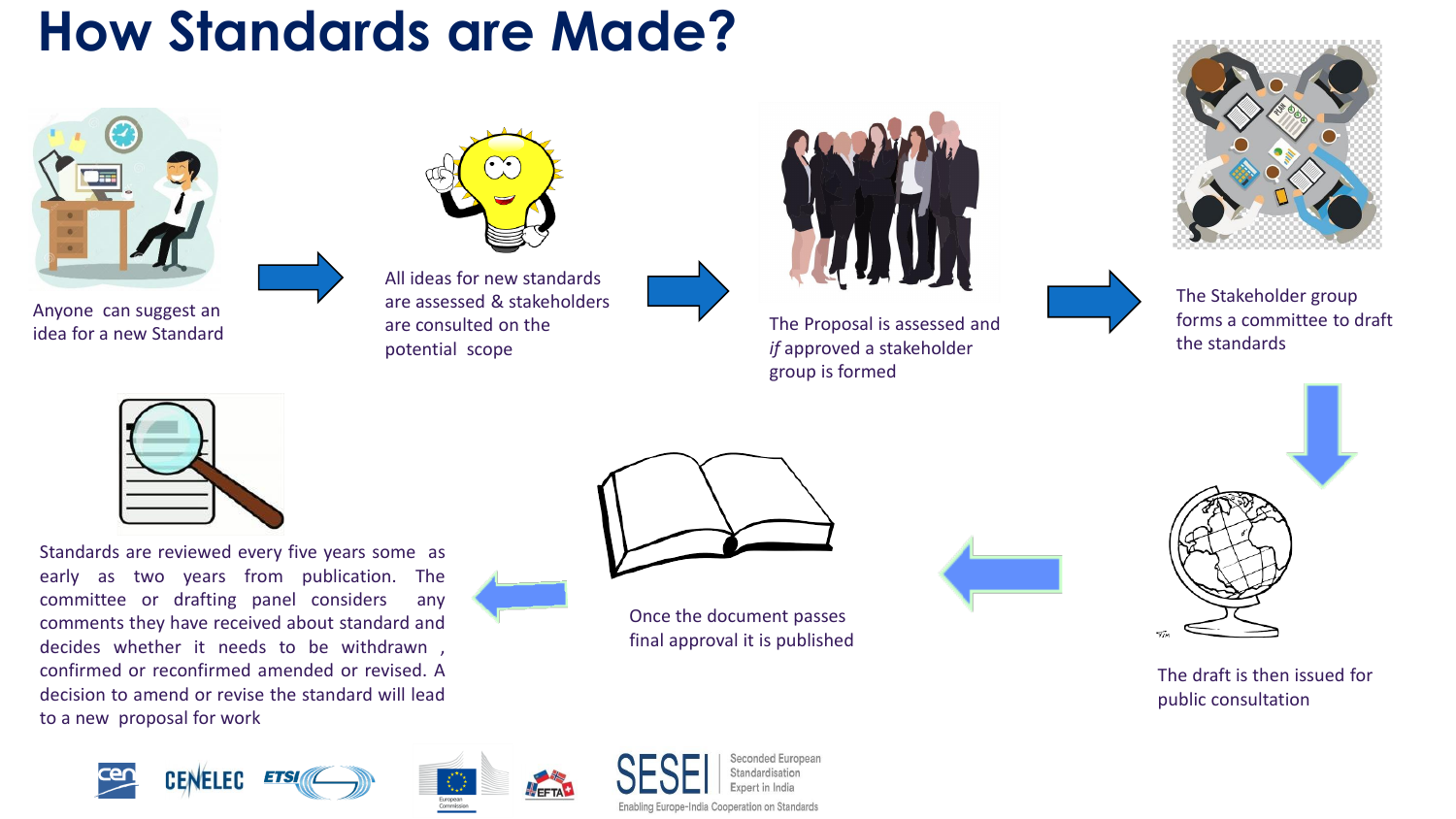# Integrated with International

Objective - Avoid duplication of work at International and European levels with an aim for a identical worldwide standards



### "Vienna Agreement" with

**Chemistry, Material, Energy, Environment, Transport, Construction, Services, eMobility etc**



Founding member of ISO and working with IEC since 1911





#### "Frankfurt Agreement" with **Electricity, Electro-technical**







MoU for telecommunications sector (ITU-T), Agreement on radio-communication sector (ITU-R) **Information & Communication Technologies (ICT)** 

Founding Partner to 3GPP & oneM2M



DoT/TEC are member of ITU-T and WPC for ITU-R





Organisational Partner of 3GPP and Partner Type 1 of oneM2M











econded European Enabling Europe-India Cooperation on Standards

A GLOBAL INITIATIVE

7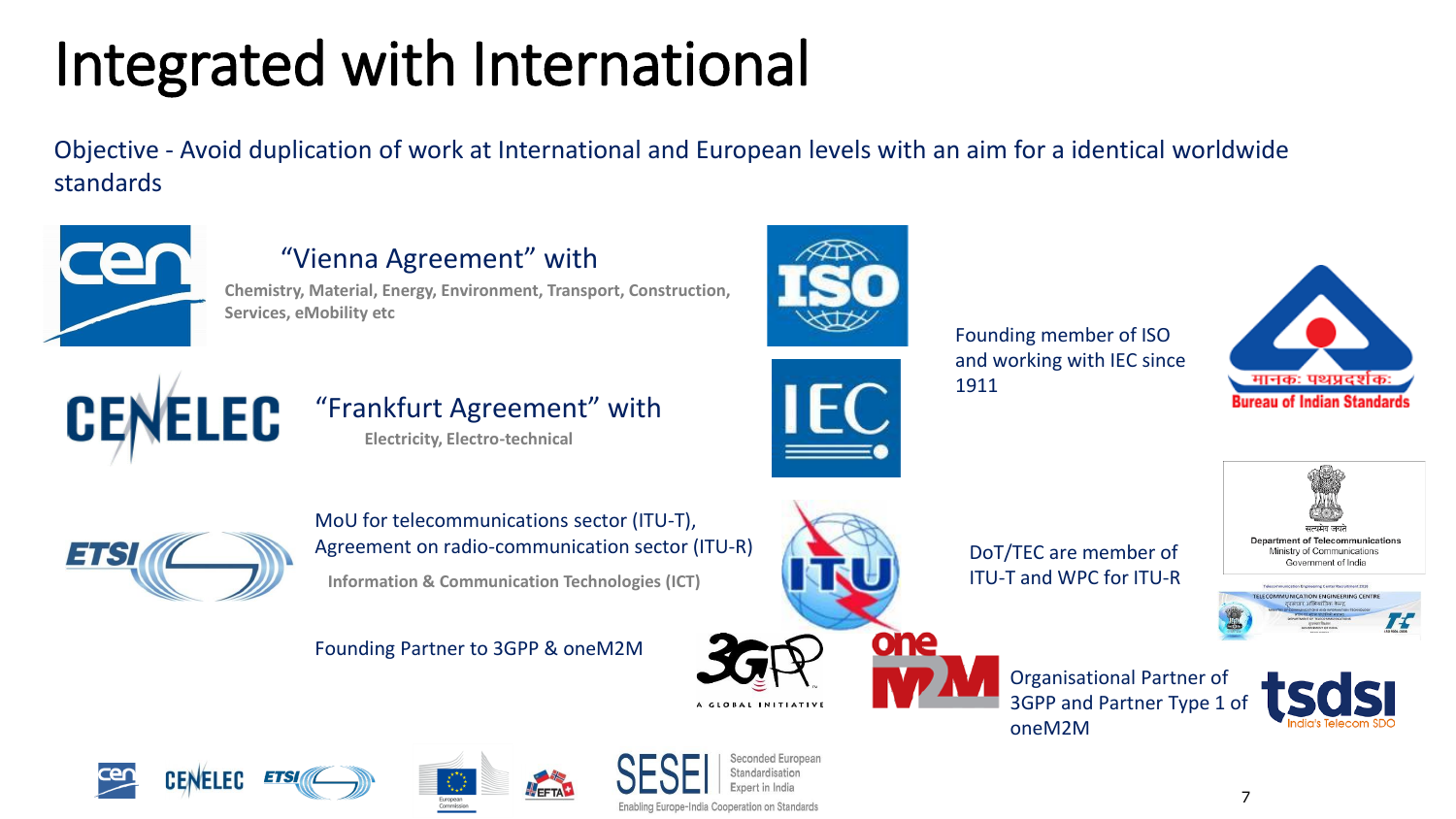# **Education about Standardization (EaS)**



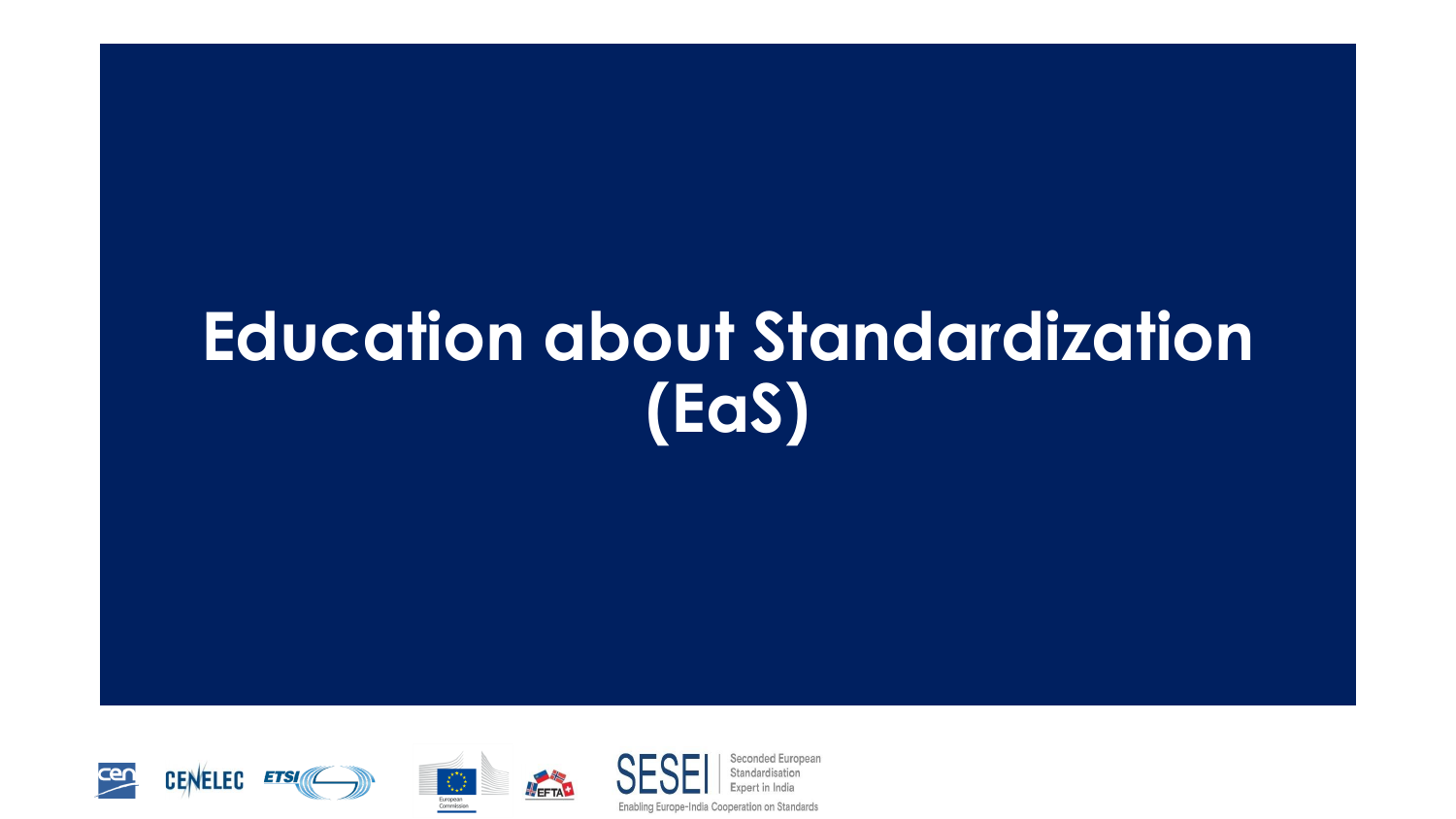# **Why EaS…**

- **E** Business needs increasing competition
- New stakeholders knowledge gap
- Research and innovation marketization
- Regulation understand role of standards & laws
- CEN-CENELEC Guide 30 'European Guide on Standards and Regulation Better regulation through the use of voluntary standards - Guidance for policy makers'
- Sustainable system maintain expert base

### • **Hence it is imperative that:**

- ✓ Public authorities and educational and training organizations are aware of need for education about standardization and include relevant content in their curriculam
- ✓ Raise awareness & spread knowledge about standardization as a powerful tool to bring new technologies to market and drive (future) businesses.

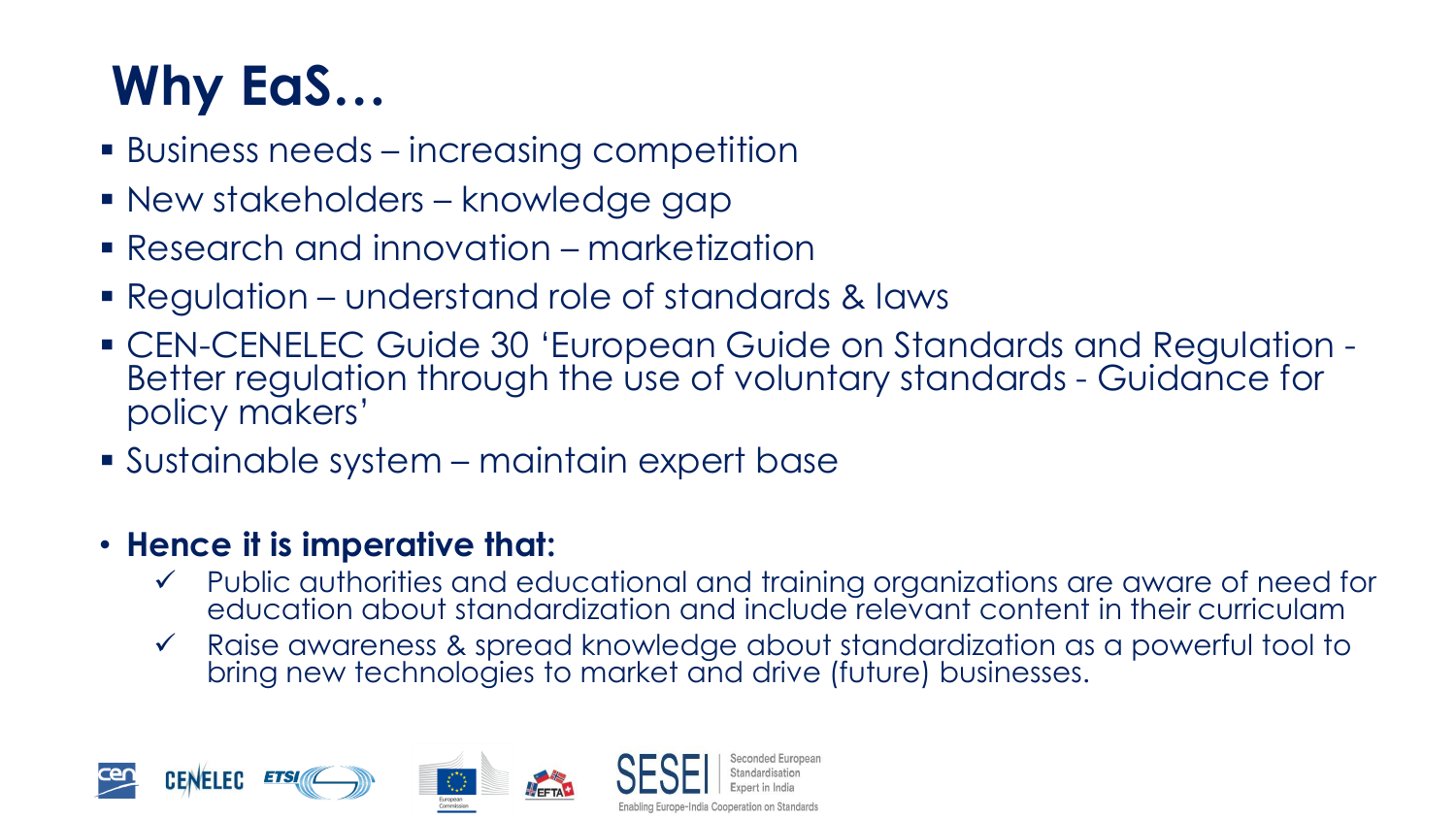## **What - EaS**

- EaS is teaching pupils, students, CEOs, managers, employees in business, and life-long learners the subject of standards and standardization.
- It shall include the followings as below:
	- $\checkmark$  The use and benefits of standards
	- ✓ the strategic importance of standardization for business and competitiveness
	- $\checkmark$  how to implement standards in businesses and
	- $\checkmark$  how to participate in standardization to influence the content of future standards.

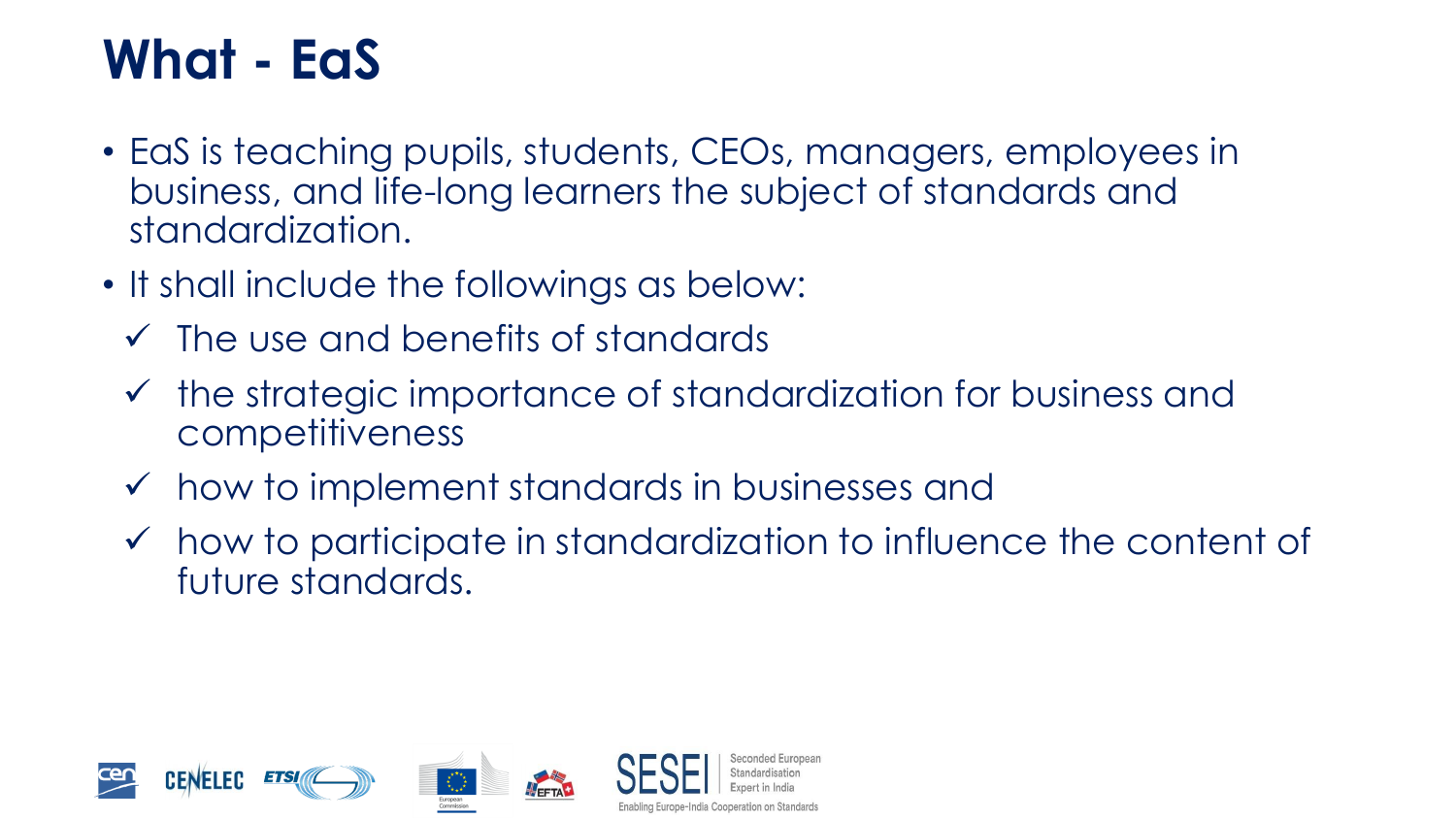# **CEN-CENELEC-ETSI JWG EaS**

- The [Joint Working Group on EaS](https://www.cencenelec.eu/standards/Education/JointWorkingGroup/Pages/default.aspx) is between the Three EU Standardization bodies namely CEN, CENELEC & ETSI
- JWG-EaS was established as a [policy on EaS](ftp://ftp.cencenelec.eu/EN/EuropeanStandardization/Education/Policy on EaS.pdf) [\(2011\)](ftp://ftp.cencenelec.eu/EN/EuropeanStandardization/Education/Policy on EaS.pdf) with the aims of
	- improving the understanding of the added value of standardization amongst the key stakeholders (business executives, academia, government and relevant authorities, ...);
	- increasing the competency of those persons seeking to participate in the standards-making process.
- [Masterplan on Education about Standardization \(2012\)](https://www.cencenelec.eu/standards/Education/JointWorkingGroup/Documents/Masterplan%20on%20Education%20about%20Standardization.pdf) to set up a strategy for achieving the vision set out in the Policy on EaS (2011)
- Model curricula was developed by JWG-EaS [to be used by higher education and vocational training](ftp://ftp.cencenelec.eu/CEN/Services/Education/Education/ModelCurriculumForEaS.pdf) organizations:
	- ✓ model curriculum for higher education (2011)
	- ✓ [model curriculum for vocational training \(2012\)](https://www.cencenelec.eu/standards/Education/JointWorkingGroup/Documents/ModelCurriculumForVocationalTraining.pdf)
- [eLearning tool for SMEs \(2015\)](https://www.cencenelec.eu/sme/eLearning/Pages/default.aspx) and [repository of teaching tools and materials](https://www.cencenelec.eu/standards/Education/Pages/repository.aspx)
- [Textbook for higher education](http://uni.ds.dk/~/media/DS/Files/Downloads/Uni/A-World-Built-on-Standards.pdf) "A world built on standards" (2015)
- [Boosting ICT Business and Innovation: A Comprehensive Approach to Standardization Education in](https://www.etsi.org/news-events/past-events/1275-2018-10-boosting-ict-business-and-innovation-a-comprehensive-approach-to-standardization-education)  Europe

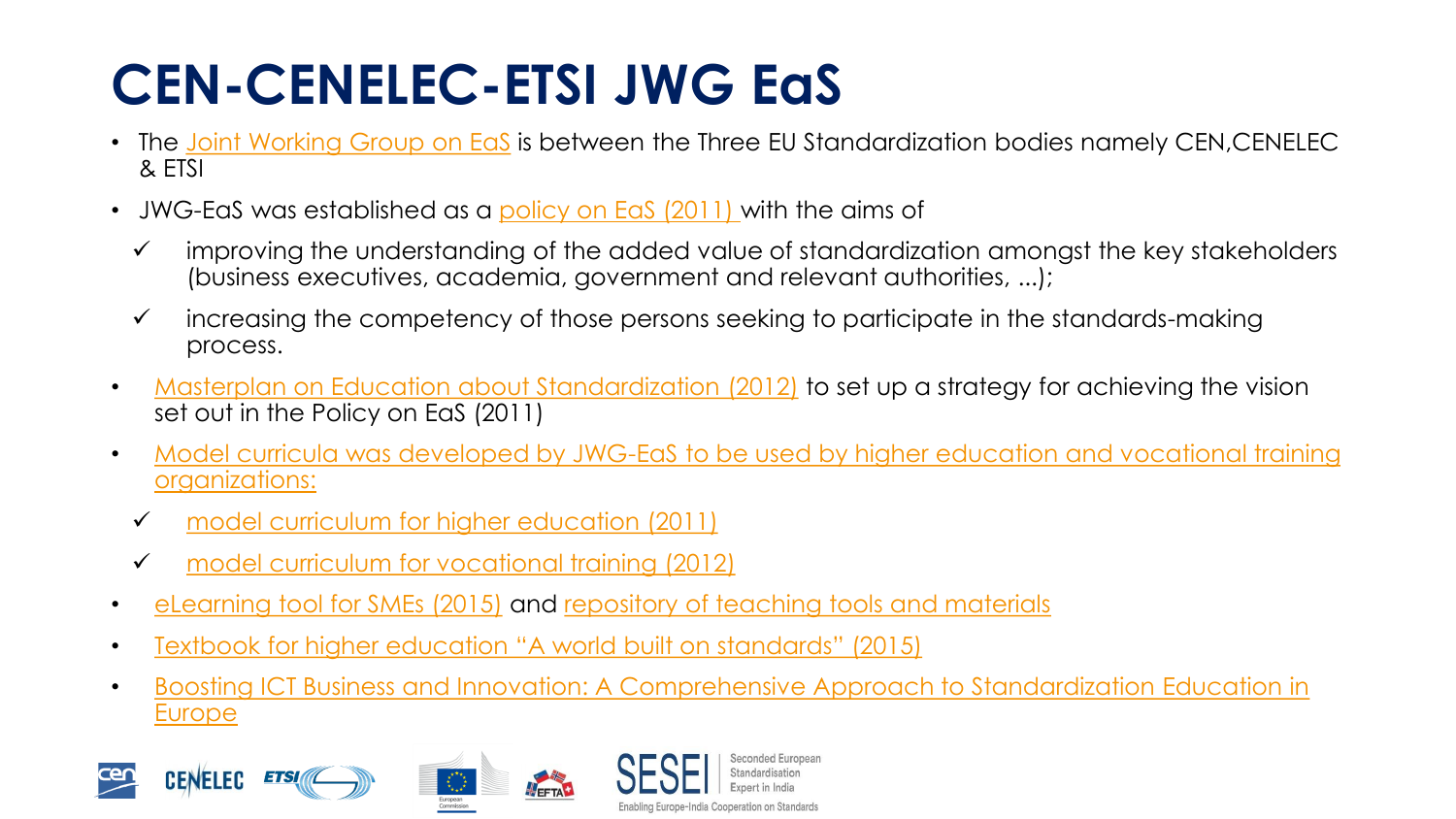### **How Standards Benefit in Economic Growth**



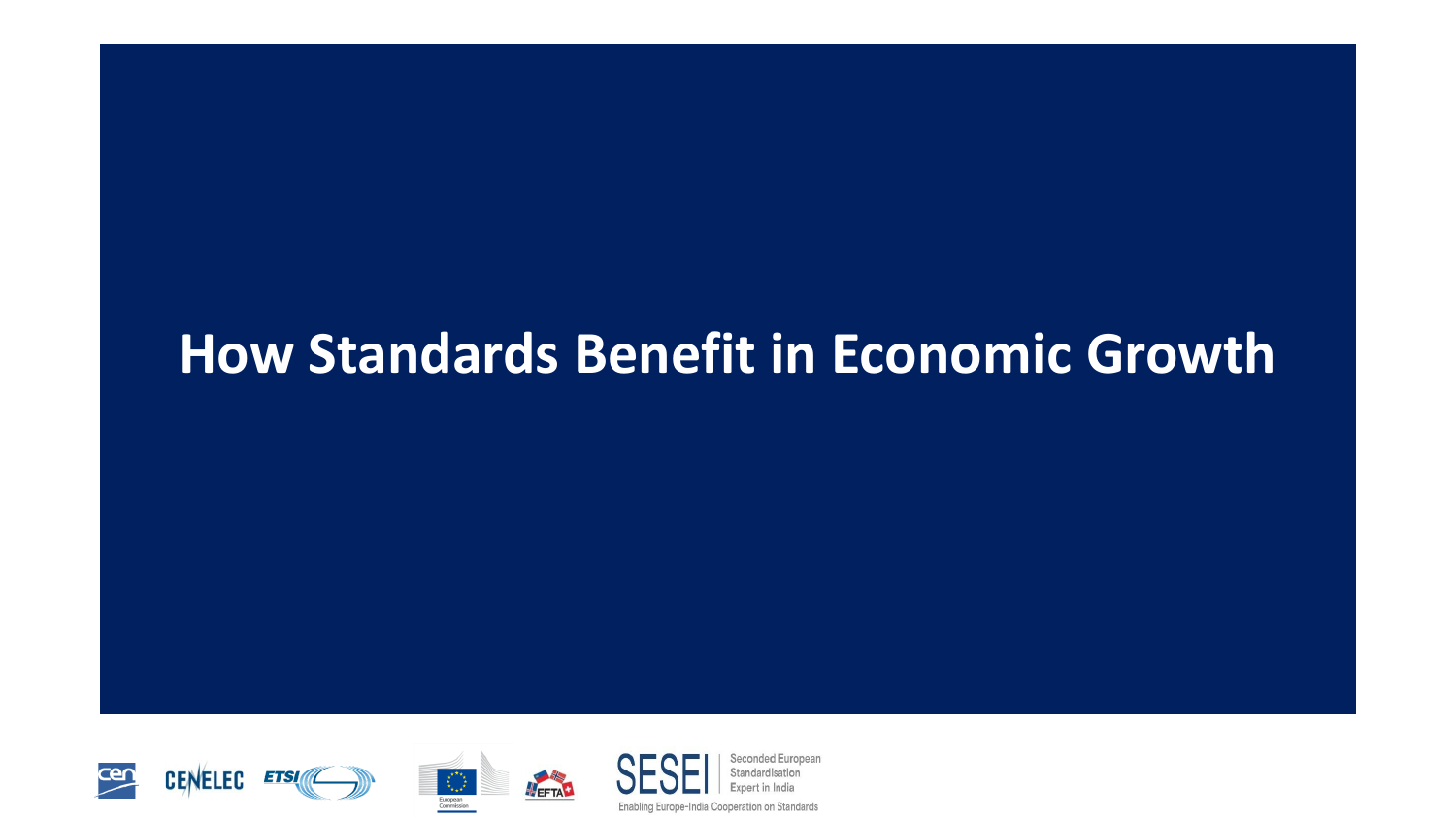# **Standards are important for economic growth?**

It is widely accepted that standards play a vital and often invisible role in supporting economic growth:

- $\checkmark$  by promoting productivity and efficiency in companies
- $\checkmark$  through their role in supporting international trade
- $\checkmark$  by acting as a catalyst for innovation within companies and sectors.
- ✓ Enhance **safety of products**
- ✓ Promote **common understanding**
- ✓ **Facilitate trade** by reducing TBs
- ✓ Promote **interoperability of products and services**
- ✓ Benefits of **economies of scale**
- ✓ Support **environmental sustainability**
- Facilitate the **uptake of innovation &** reflect the outcome of **research and Development**

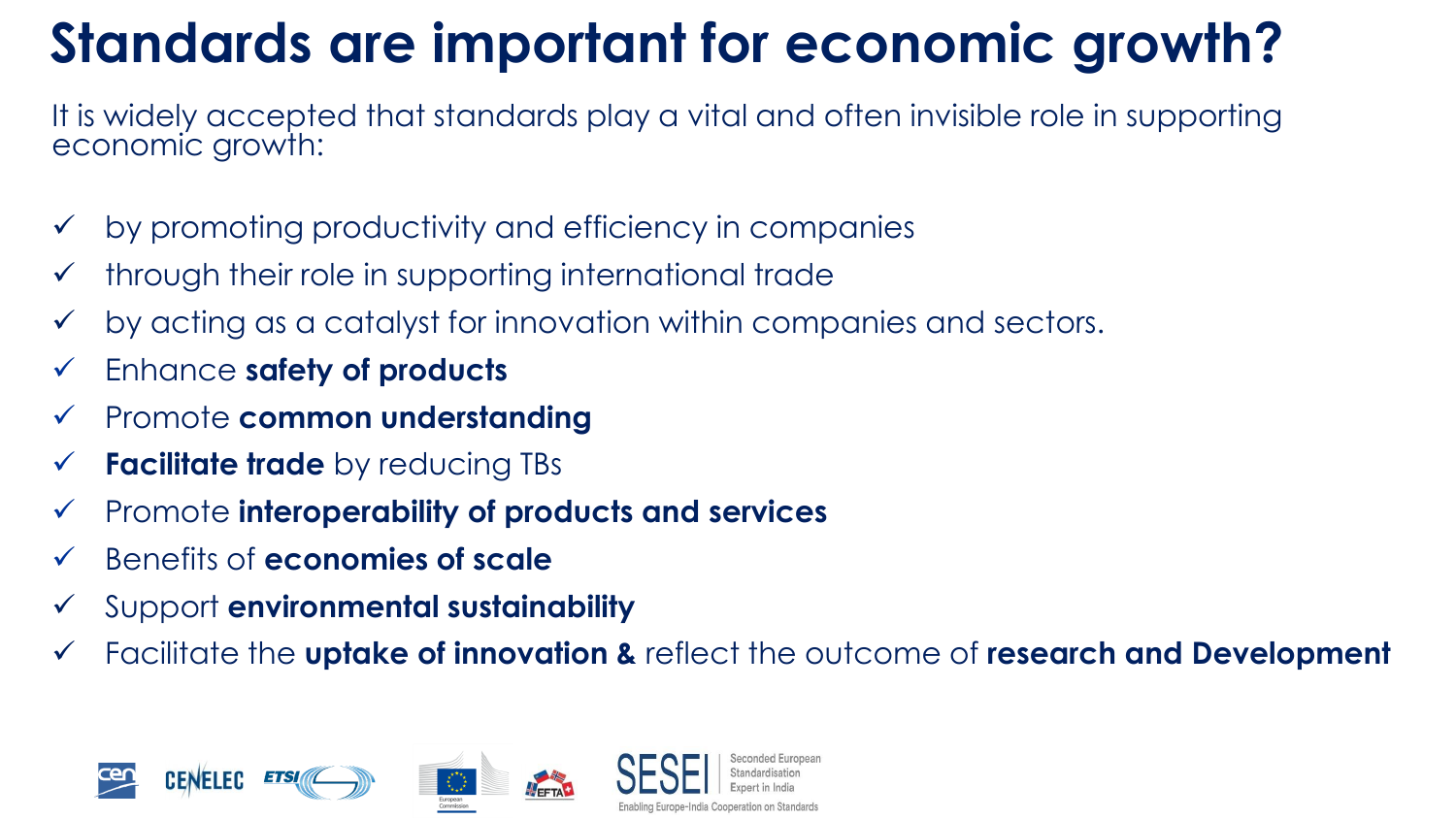# **Boost productivity & improve performance**

- Increase efficiency by streamlining processes
- Reduce cost by minimizing waste & time spent
- Lower cost of regulatory compliances
- Allows production at scale with standardized solutions, performance or outcomes, thus freeing resources for differentiating products and services from those of competitors
- High Quality of Product & Services results in: ✓buyers' confidence
	- ✓enhances companies' reputation
- Shorten time to market

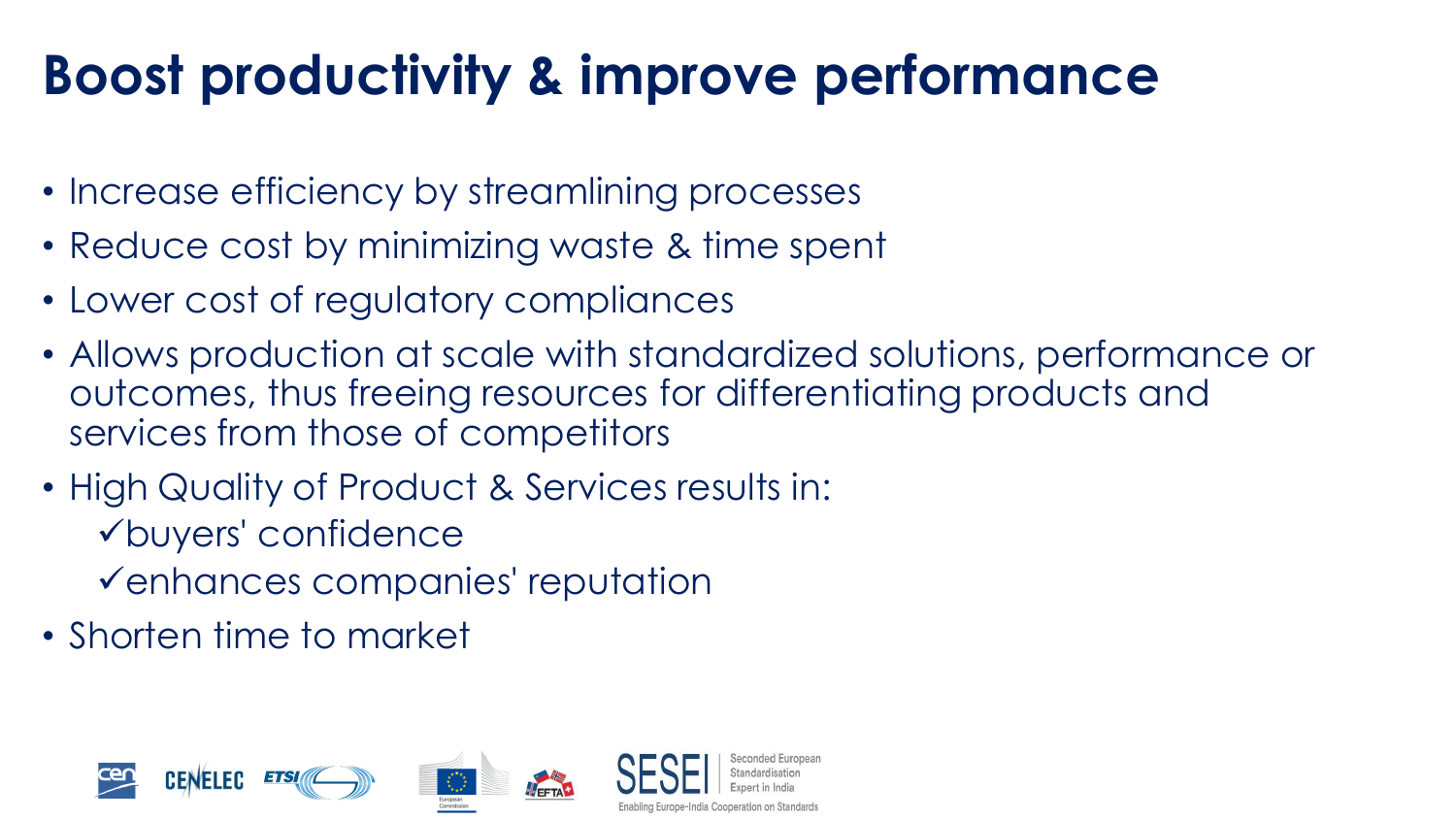# **Kick Starts Innovation**

- Agree common terminology and transfer new information into the commercial environment, which accelerates the spread of innovation
- Support innovators by providing expert, authoritative new knowledge, which in turn becomes a platform for further innovation
- Build communities and promote the exchange of knowledge, which catalyzes collaborative development and speeds up technology **lifecycles**
- Encourage process innovation through continual improvement
- Enable organizations to unlock their full potential in terms of their products, processes and behaviors

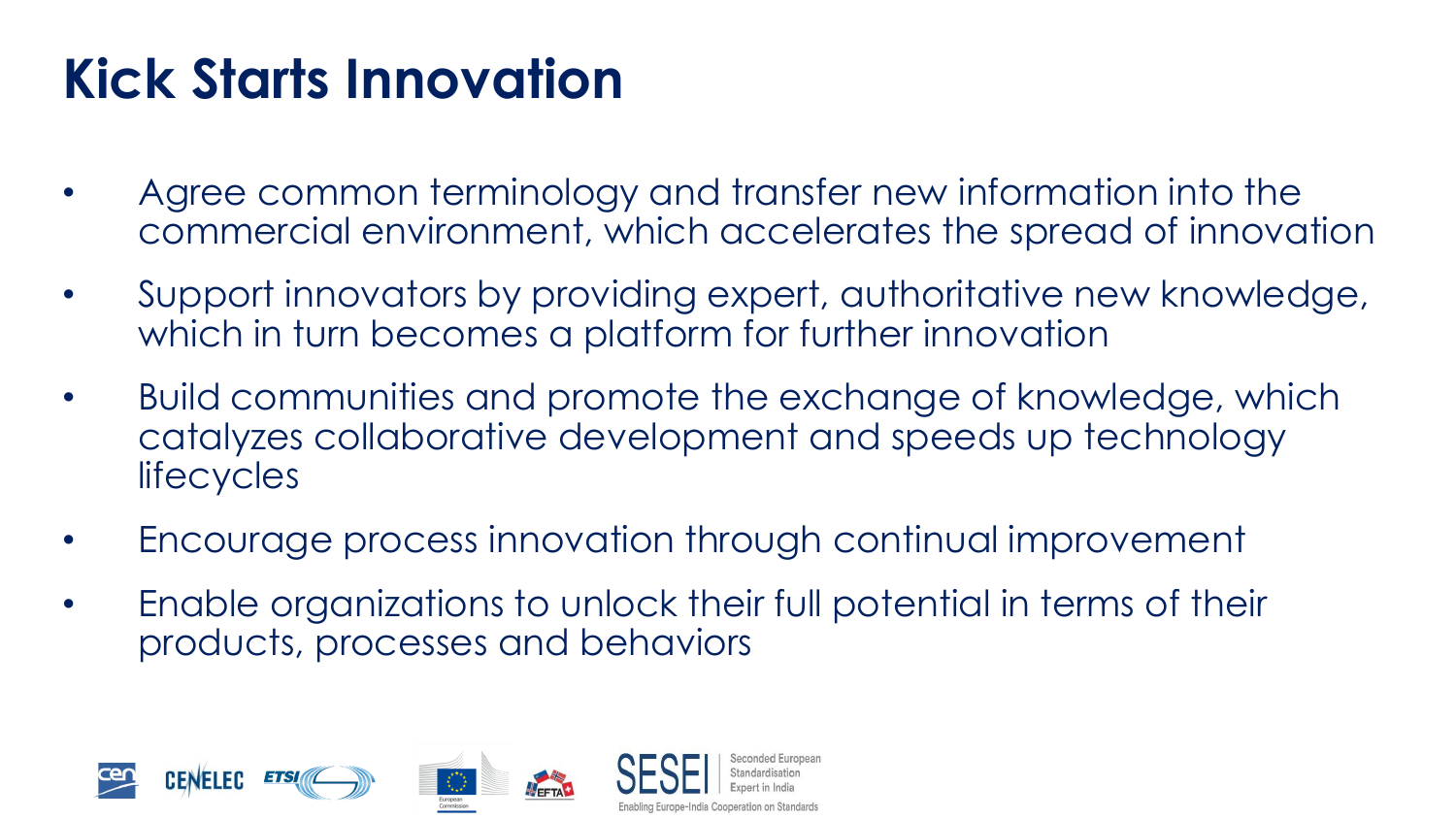# **Support Domestic & International Trade**

- Give buyers confidence that products will be safe and fit for purpose, so they are more widely accepted
- Improve transparency buyers know what they're getting which reduces the costs of international trade, such as the need for repeated product testing
- Make firms more efficient and innovative, so they can compete globally
- Overcome arbitrary national technical barriers to trade
- Improve confidence and transparency throughout complex and often multinational supply chains

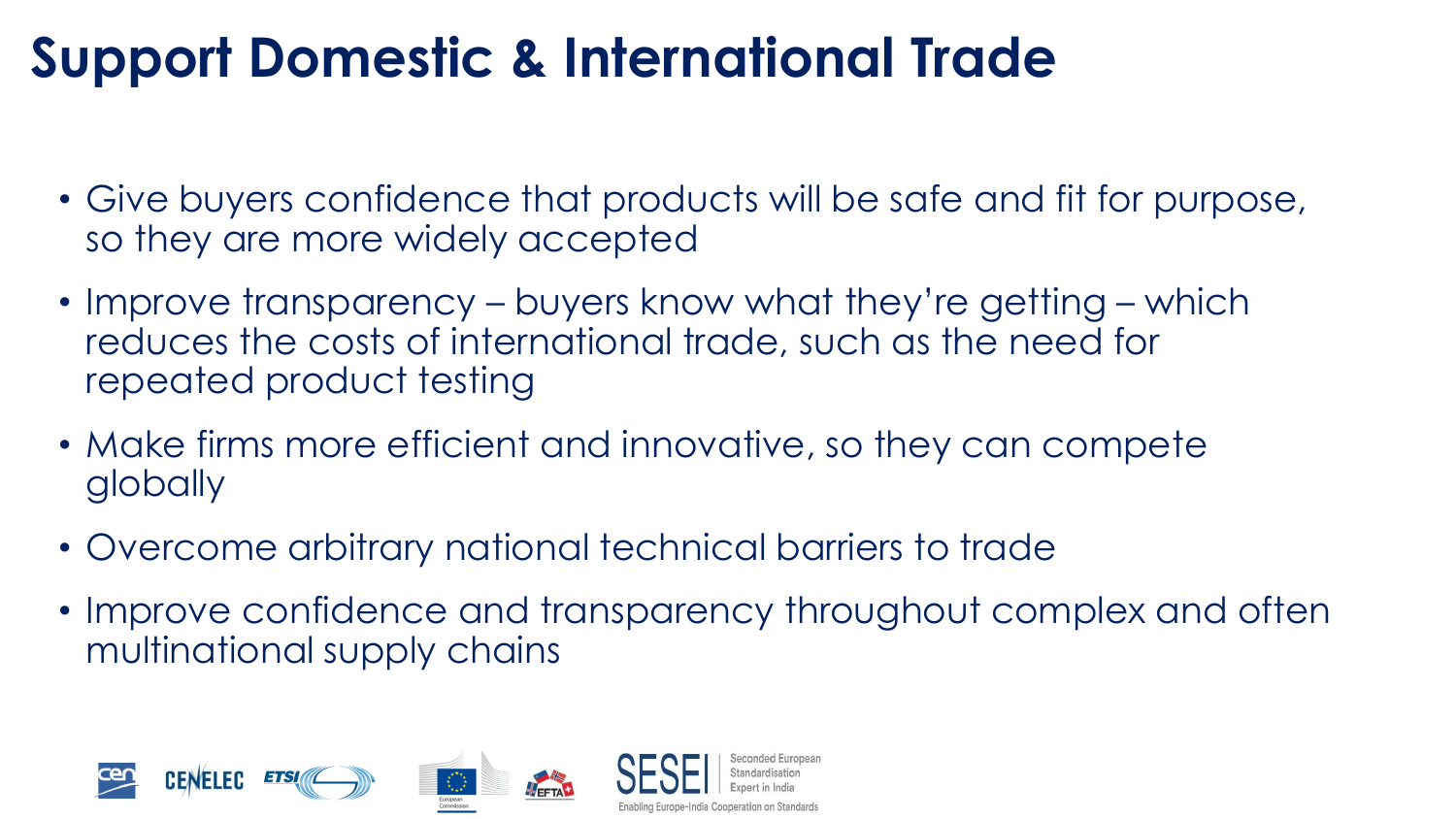# **Case Study of UK Economy**

- Review of Role of Standards from 1921 to 2015 was carried out to provide a comprehensive examination of how standards have impacted UK economic growth:
	- ✓Standards Contributed worth £8.2 Billion to the UK economy i.e. 28.4 % annual GDP
	- ✓£ 6.1 billion additional exports per year
	- ✓37.4% growth in productivity attributed to standards
	- $\sqrt{s}$ MEs are 41% more likely to export if they use standard based products/ services
	- ✓Large Companies are 36% more likely to export with the adoption of standards

*Source : Centre for Economics and ( Cebr) Business Research* 







econded European Enabling Europe-India Cooperation on Standards

#### **Business benefits of standards**

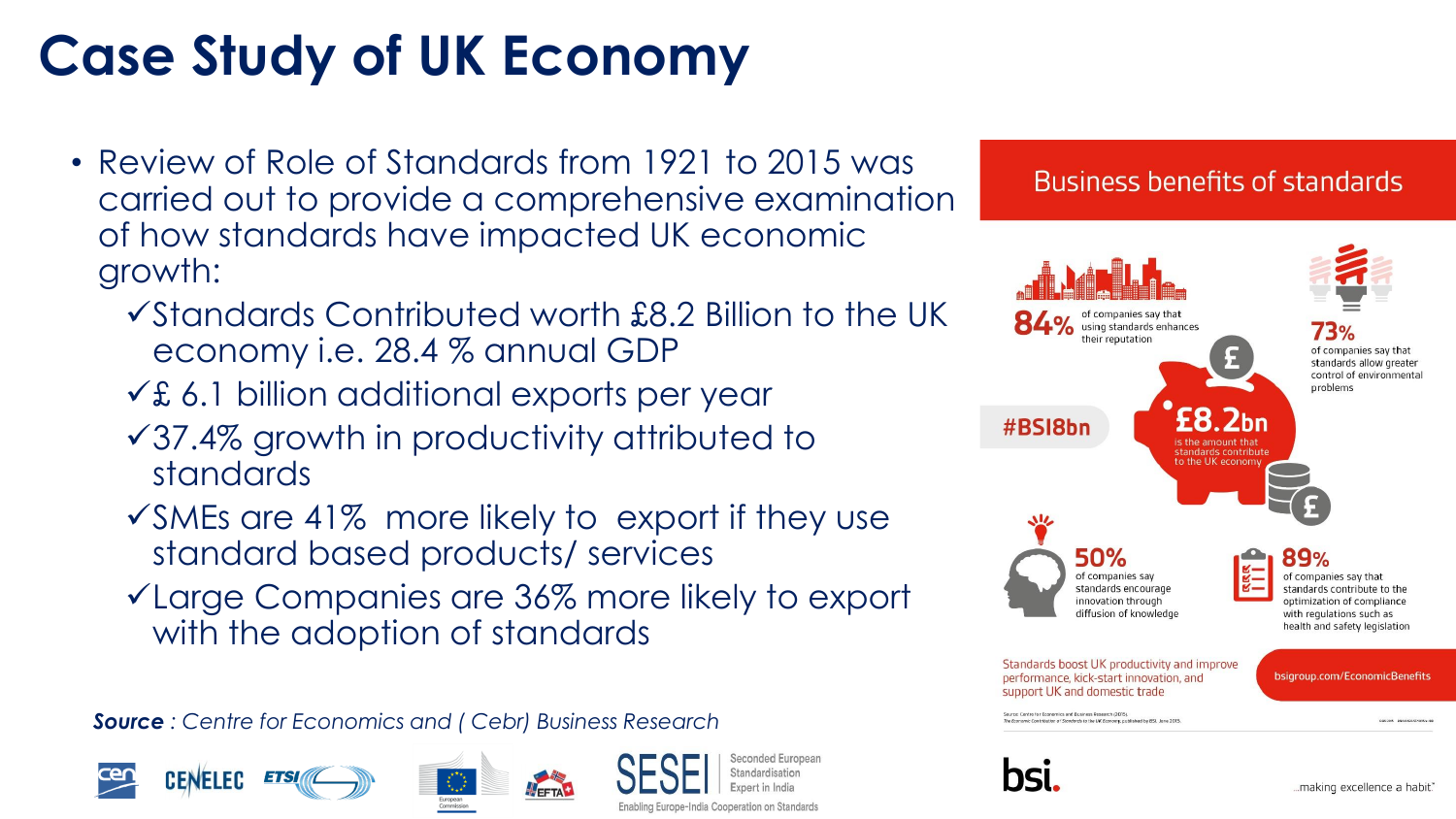## **Case Study of Nordic Economy**

- Menon Economics in cooperation with Oxford Research and the Social [Science Research Institute of the University of Iceland carried out study -](https://www.ds.dk/~/media/DS/Files/Downloads/publikationer/Standarders-indflydelse-paa-de-nordiske-oekonomier_2018.ashx) "THE INFLUENCE OF STANDARDS ON THE NORDIC ECONOMIES"
- By doubling the stock of standards increase of 10.5 percent in labour productivity across the Nordic countries.
- Given the average growth in stock of standards in the Nordic countries of 6.8 percent during the period studied (1976-2014):
	- Standardization is associated with an annual increase in labour productivity of 0.7 percent per year of a total average growth of 1,8 percent.
	- This result suggests that standardization is associated with as much as 39 percent of the labour productivity growth and 28 percent of GDP growth in the Nordic countries during the period.
- The most important reason for companies to use standards is to improve market access (34 percent of respondents), improve product/service quality (32 percent of respondents) and reduce risk (26 percent of respondents).

*Source : Report THE INFLUENCE OF STANDARDS ON THE NORDIC ECONOMIES*

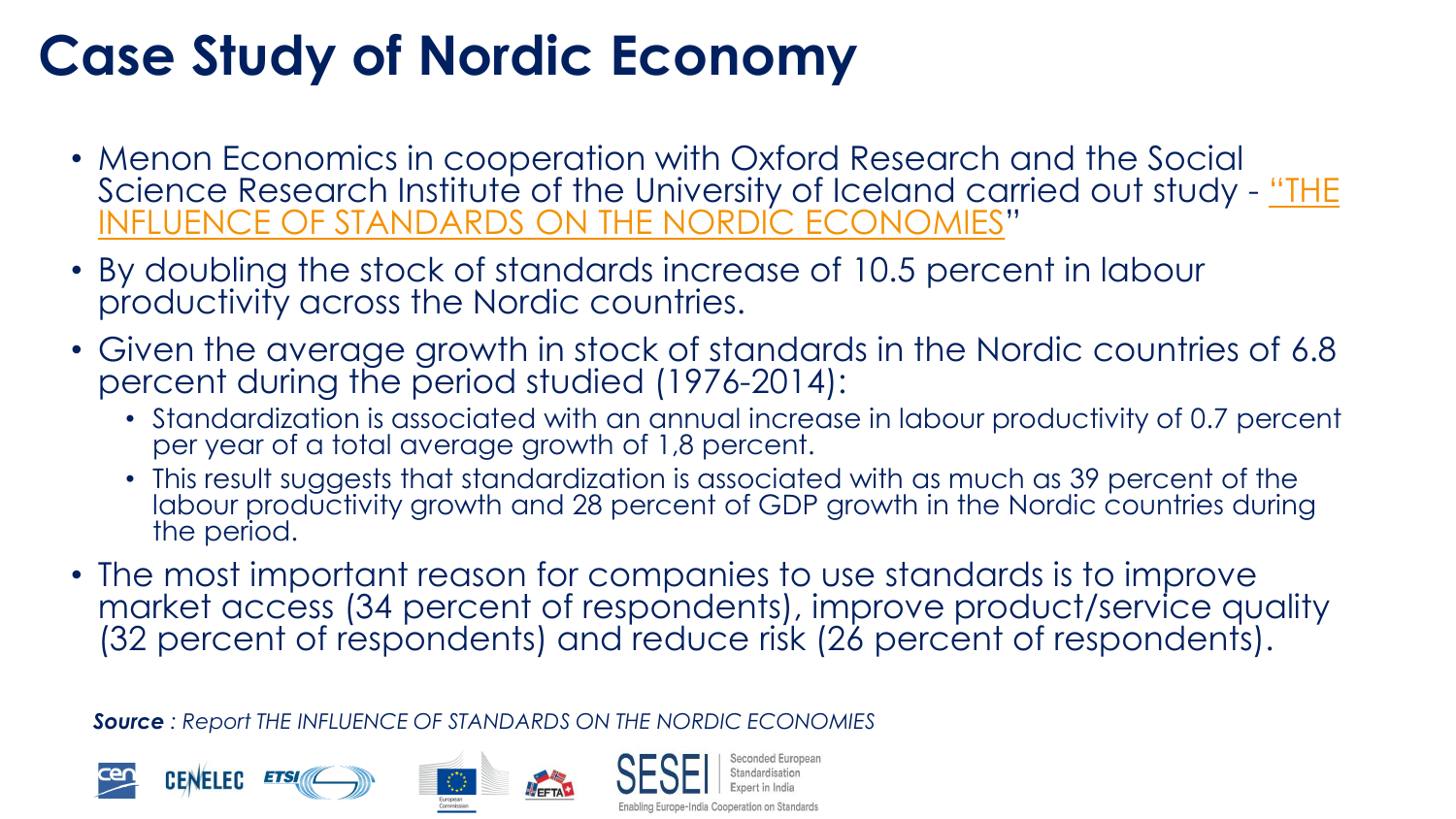# **Conclusion**

- ❑ **Standardisation is a form of self regulation and** is a tool to create **markets** as **large** and **homogenous** as possible to allow for **economies of scale**
- ❑ **Compliance** with **standards** in support of **regulation/legislation** implies "the **right** to **place** a **device** on the **market"**, "that is to **offer** it for **sale"**
- ❑ **ICT Standards need to be global** considering the **fact of interoperability**
- ❑ **Standards Portfolio Harmonization with Global Standards**, **raising awareness and visibility** plays an important role in strengthening trade
- ❑ Educational and training organizations **must be aware of need for education about standardization** and include relevant content in their curricula
- ❑ **Standards** helps in **Boosting productivity, improve performance, Kick Starts Innovation and help in Domestic & International Trade**